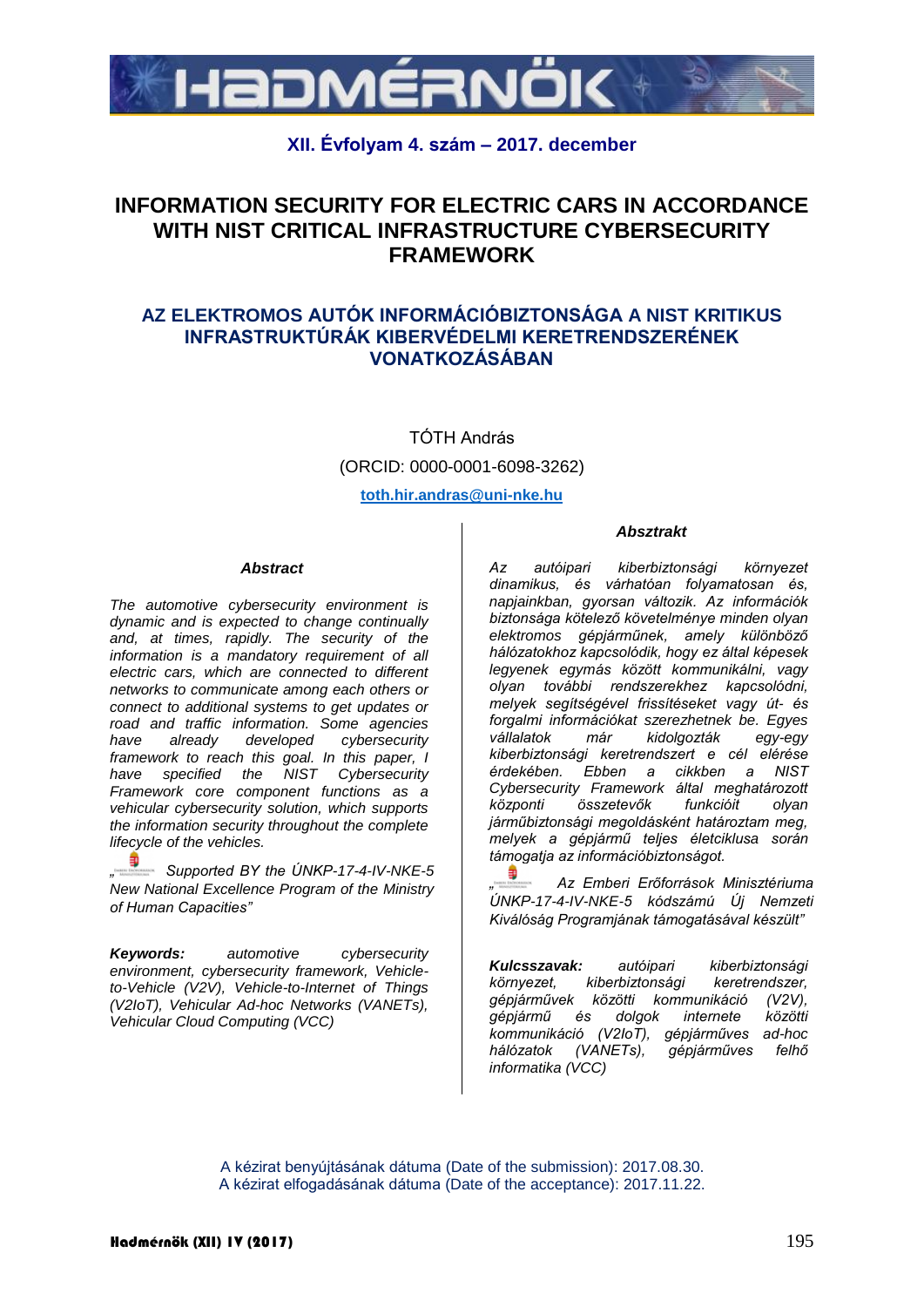### **INTRODUCTION**

There was organized the International Military Information-security Conference in May 2017, where Prof. László Kovács drew attention during his presentation to the importance of the information security of critical infrastructures, including the information protection of electric cars. This raised a lot of questions in me, and then I tried to deeper into the subject, to find the rules and legislations in force that directly or indirectly deal with this topic. To get to know this, I studied and analyzed a number of domestic and foreign literatures, articles and researches.

Zsolt Haig and László Kovács, in their study, Critical Infrastructures and Critical Information Infrastructures, have pointed out that the world's leading nations have begun before the millennium to pay close attention to the protection of critical infrastructures, which was followed by more robust and defense-centric measures in the early 2000s.

According to their wording, the US National Strategy for the Physical Protection of Critical Infrastructures and Key Assets was released at the beginning of 2003, which divided the critical infrastructures into the following sectors:

- agriculture and food;
- water;
- public health;
- emergency services;
- defense industrial base;
- telecommunications;
- energy;
- transportation;
- banking and finance;
- chemical industry and hazardous materials;
- $-$  postal and shipping. [1]

This division was similarly prepared by all the states, altered by merging or extending some sectors. As already seen in this compilation, the transport sector has already appeared at that time, but because of during this period there was no widespread the usage of electric cars, the transport sector did not deal with them as a critical information infrastructure. Till the last few years doctrines and standards were always not considered relevant to the automotive sector as there was no vector for cyber threats in the cars themselves. It was changed in February 2013, when the President of the United States signed an Executive Order (EO) to improve critical infrastructure cybersecurity, to counter the growing threat of cyber attacks against critical infrastructure that could threaten the economic health of the Nation and the physical safety of citizens. After this measure the leaders of other nations and international organizations started to develop their own cybersecurity framework to reduce cyber risks to critical infrastructures including e-cars.

The Barack Obama's EO was directed to the National Institute of Standards and Technology (NIST)<sup>1</sup> to work with stakeholders to develop a voluntary framework for reducing cyber risks to critical infrastructures. NIST met with over 2,000 representatives of critical infrastructure sectors, state and local governments, international interests and other interested parties, holding workshops to develop the critical infrastructure cybersecurity

1

<sup>&</sup>lt;sup>1</sup> NIST is an organization to promote U.S. innovation and industrial competitiveness by advancing measurement science, standards, and technology in ways that enhance economic security and improve the quality of life.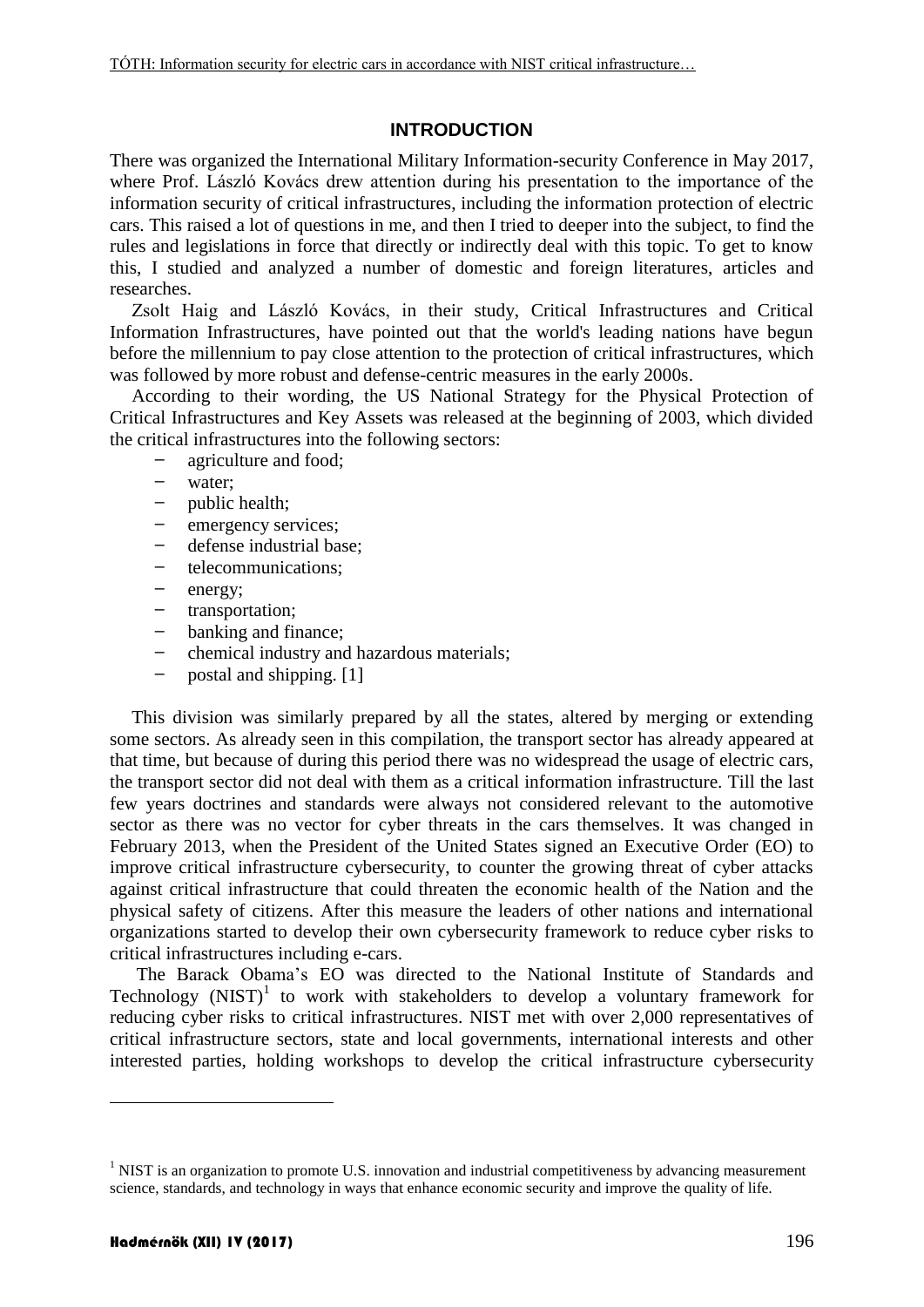framework. It is needed for the framework to meet several requirements. According to these, the framework must:

- include a set of standards, methodologies, procedures, and processes that align policy, business, and technological approaches to address cyber risks;
- provide a prioritized, flexible, repeatable, performance-based, and cost-effective approach, including information security measures and controls, to help owners and operators of critical infrastructure identity, assess and manage cyber risks,
- identify areas for improvement to be addressed through future collaboration with particular collaboration with particular sectors and standards-developing organizations;
- be consistent with voluntary international standards. [2]

This paper is focusing on the progress of the information security, in a narrower sense the cybersecurity, and how this affects the automotive industries, both for manufacturing, traditional IT and advanced cyber-physical systems, such as Vehicle-to-Vehicle (V2V), Vehicle-to-Internet / Vehicle-to-Infrastructure (V2I), Vehicle-to-Internet of Things (V2IoT) Vehicle-to-Everything (V2X) applications. In V2V communication, vehicles communicate with one another using On Board Units (OBU), through Omni-directional antennas and sensors. In V2I communication, vehicles communicate with infrastructure units along the road such as toll collection booths, traffic lights, petrol stations etc. Such road side infrastructure units are called as road side units (RSUs). The inter-vehicle communication takes place over a range of 300–500 m using IEEE 802.11 protocols, using the dedicated short range communications (DSRC) standard.

The National Highway Traffic Safety Administration Agency has formulated a guidance as a resource to supplement existing voluntary vehicle cybersecurity standards, principles, best practices, and lessons learned and help guide future industry efforts. In this the basic definitions of the topic were laid, which are used in this paper as well:

- attack surface: the set of interfaces (the "attack vectors") where an unauthorized user can try to enter data to or extract data from a system, or modify a system's behavior;
- attack vector: refers to the interfaces or paths an attacker uses to exploit a vulnerability. For instance, an exploit may use an open IP port vulnerability on a variety of different attack vectors such as Wi-Fi, cellular networks, IP over Bluetooth, etc. Attack vectors enable attackers to exploit system vulnerabilities, including the human element;
- automotive: refers to "of, relating to, or concerned with motor vehicles in general"
- Controller Area Network (CAN): a dominant serial communication network protocol used for intra-vehicle communication;
- debug: the activity of discovering errors or undesirable actions within computer code;
- digital signing: a mathematical technique used to validate the authenticity and integrity of a message, software or digital document;
- Electronic Control Unit (ECU): an embedded system that provides control functions to a vehicle's electrical system or subsystems through digital computing hardware and associated software;
- exploit: refers to an action that takes advantage of a vulnerability in order to cause unintended or unanticipated behavior to occur on computer software and/or hardware. An example of an exploit would be using a diagnostic port vulnerability to take advantage of a buffer overflow that allows access over Internet Protocol (IP) networks;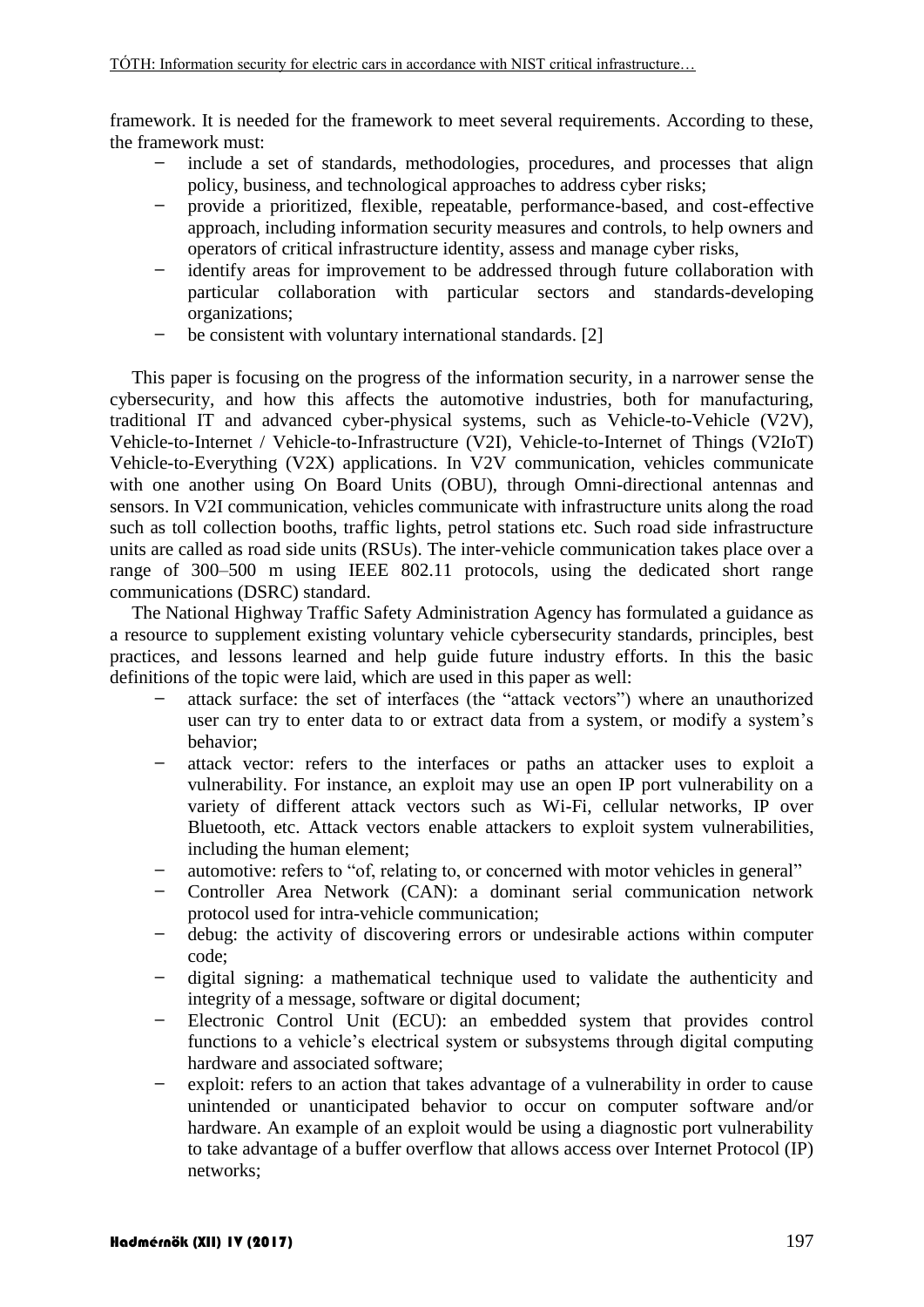- firmware: refers to the software code and data that reside on an embedded system, such as an automotive electronic control system, that implements dedicated functions and manage system resources (e.g., system input/outputs (I/O) to execute those functions. Firmware may take a variety of different forms. For example, in some cases "firmware" may refer to source code while in some cases it may take the form of a binary image consisting of a file system and compiled code;
- incident: is an occurrence that actually or potentially jeopardizes the confidentiality, integrity, or availability of an information system on a vehicle computing platform through the use of an exploit.
- Public Key Infrastructure (PKI): refers to a set of policies, processes, server platforms, software, and workstations used for the purpose of administering certificates and public-private key pairs, including the ability to issue, maintain, and revoke public key certificates;
- telematics: refers to the integration of telecommunications and informatics for intelligent applications in vehicles, such as fleet management;
- vulnerability: a weakness in a system or its associated networks, system security procedures, internal controls, or implementation that could be exploited to obtain unauthorized access to system resources. For instance, an open diagnostic port on an ECU is vulnerability. [3]

### **THE FOUNDS OF NIST CYBERSECURITY FRAMEWORK IN E-CAR INFROMATION SECURITY**

In the last years the penetration of cyber security aspects in automotive industry has widely increased and the cars are transformed from a simple mode of transport to a personalized mobile information hub. Until recently, cars have been isolated from their environment and from the internet, but the electric cars use various numbers of wireless technologies, like V2V, V2I, V2IoT, V2X communications, telematics, Near Field Communication (NFC), remote diagnostics provided by Original Equipment Manufacturers, fleet management services and multi-standard digital broadcast reception, complemented by Advanced Driver Assistance Systems (ADAS) that implement autonomous driving features.

All these electronic functions bring great benefits to the driver, increasing comfort, convenience, safety and efficiency. But these features come with new risks, too. Modern vehicles continuously generate, process, exchange and store large amounts of data. Their wireless interfaces connect the in-vehicle systems of these e-cars to external networks such as the internet, which forms entry point for hackers, opening the door for remote attacks.

The transition we are living involves mainly the massive introduction of cyber security functionalities in vehicle components. Coming generations of connected cars will differ as a result of moves toward greater convergence between automotive communications technology and connections to resources beyond the confines of the car. This is needed to deal with the increase of connectivity integrated in vehicles that is progressively exposing the vehicular network to the global hacking community. Indeed the market of aftermarket devices accessing the Controller Area Network (CAN) is wide. These devices include aftermarket head units and On-Board Diagnostic (OBD) ports to dongles, which can be Bluetooth, Wi-Fi or cellular connectivity. These devices are typically connected by the vehicle owner to the OBD port hence exposing the vehicle to remote attacks. In this view the vehicle is a set of high-level functionalities integrated through in-vehicle and out-vehicle data streams and deployed in a set of computation units. This results in the integration of cyber physical systems that provide a number of functionalities by means of wired interactions between electronic control units (ECU). So an e-car is an Internet linked device, where the awareness of online threats and the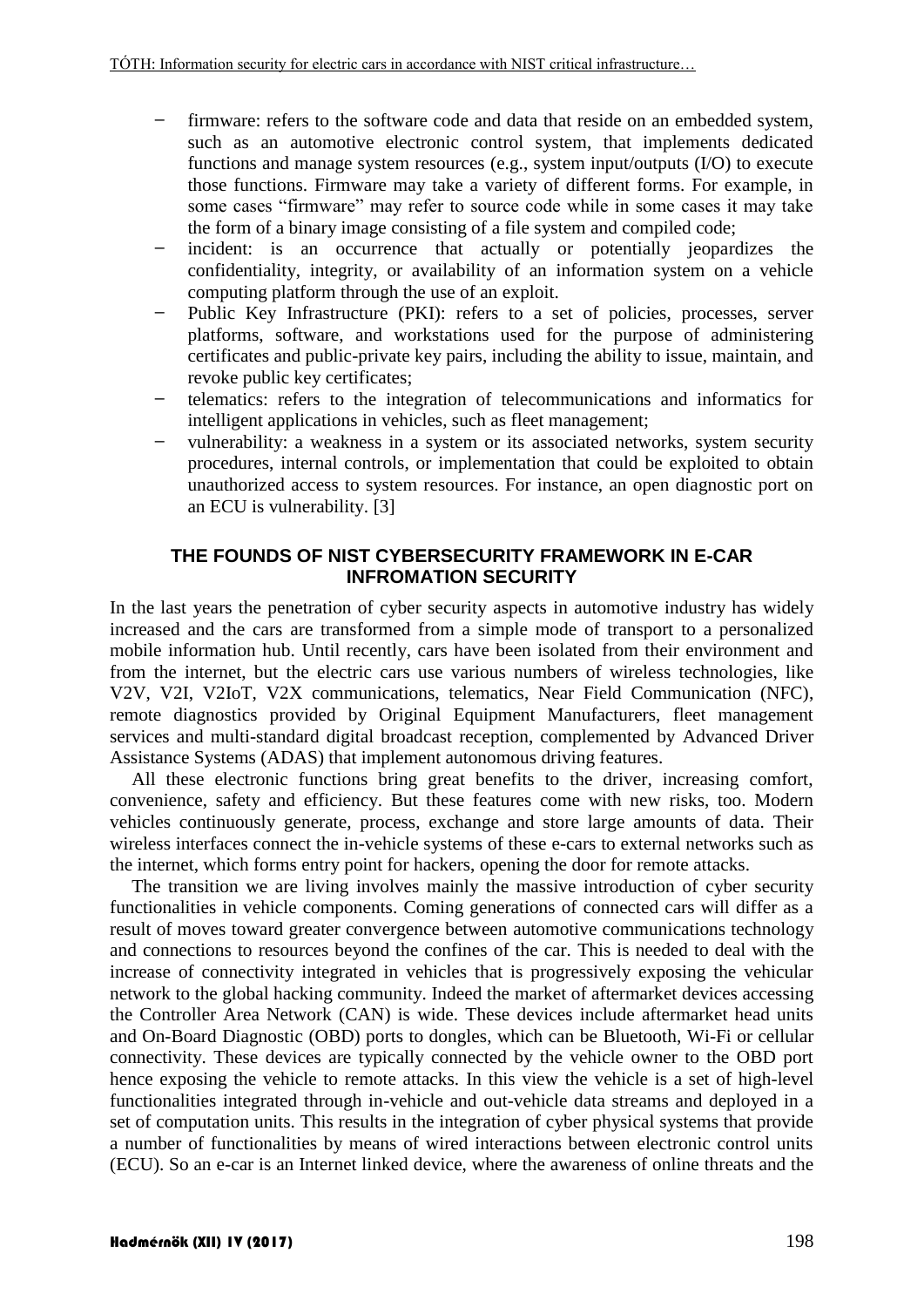malicious hacking of computer systems could affect the use of almost any physical entity that qualifies as a connected device.

The motivations of the hackers can be the followings:

Foreseeable motives:

- Data theft targeted data types might include:
	- o Access to online automotive apps and services that contain banking/credit records;
	- o Congestion Charge or toll payment information;
	- o General personal identification data e.g., social media users names and passwords;
	- $\circ$  Insurance and tax data useful for identity theft;
	- o International travel permits;
	- o License plates and other vehicle registration data;
	- $\circ$  Lifestyle information e.g., fitness club membership;
	- o Medical records a driver suffering from a health issue may have information about their condition either stored on a vehicle or accessible via the vehicle or a mobile device temporarily connected to the vehicle;
	- $\circ$  Vehicle location information which may be used to identify patterns of use or driver behavior in anticipation of offensive action against a vehicle;
	- o Vehicle physical security data.
- Extortion / denial-of-service threat;
- Fraud and deception (altering or deleting schedule logs and records);
- Freight and goods theft (activating false alarms that cause goods to be left unattended);
- Automotive 'Hacktivism' cyber-infiltration of a vehicle's systems that is politically- or ideologically-motivated;
- Immobilization;
- Mischief and malevolence individual hackers testing defenses and their skills; or wanting to inflict damage and/or disruption out of spite;
- Premises security and burglary vehicle data that reveals businesses and homes are unoccupied.

Secondary motives:

- Industrial espionage illegal access to intellectual property;
- Infliction of political or reputational damage;
- 'Script kiddies' adversarial hackers pitting their skills against the automotive software safeguards;
- Sabotage or degrading of vehicle and connected system performance;
- Terrorism disabling vehicles as part of an attack, for instance vehicle identification re-assignment (for stolen cars). [4]

The automotive industries can use the NIST Cybersecurity Framework components to avoid or minimize the possibilities of these attacks. It allows enterprises to identify, detect, protect, respond and recover from cyber security risks and incidents, and it provides a basic baseline set of controls which companies can use to better understand, manage, and reduce its cybersecurity risks, and to help determine "which activities are most important to assure critical operations and service delivery.

The National Highway Traffic Safety Administration Agency created a paper in this topic in 2014 (National Institute of Standards And Technology Cybersecurity Risk Management Framework Applied to Modern Vehicles), but it only looked at the subject from the risk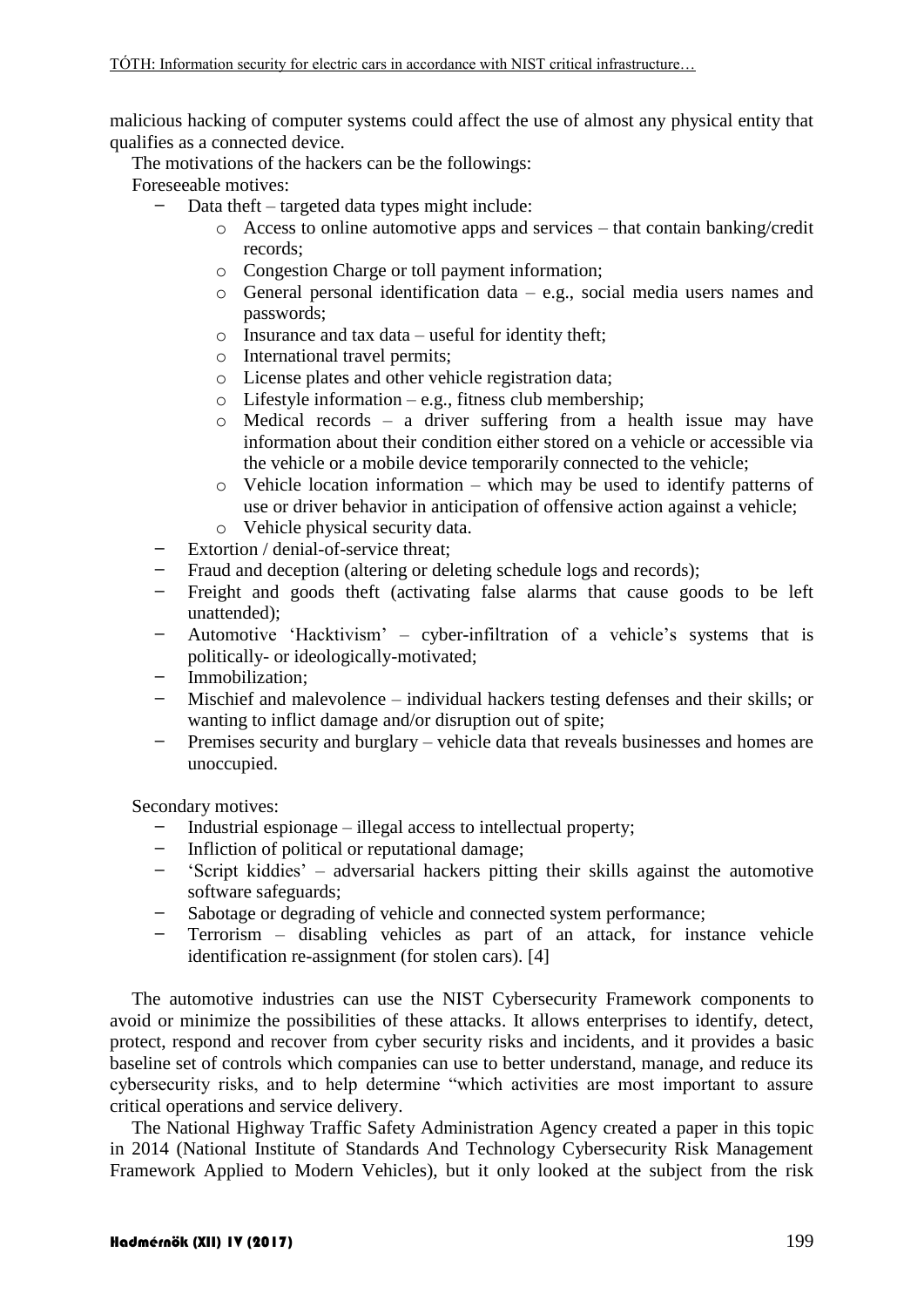management side. The Agency's multilayered approach to cybersecurity has the following goals:

- expand the knowledge base to establish comprehensive research plans for automotive cybersecurity and develop enabling tools for applied research in this area;
- facilitate the implementation of effective, industry-based best practices and voluntary standards for cybersecurity and cybersecurity information-sharing forums;
- foster the development of new system solutions for automotive cybersecurity;
- research the feasibility of developing minimum performance requirements for automotive cybersecurity;
- gather foundational research data and facts to inform potential future Federal policy and regulatory activities. [5]

They specify 6 risk management framework steps for the vehicle sector to define criticality/sensitivity of information systems, select baseline security and supplement controls, implement security controls for applying security configuration settings, determine security control effectiveness and continuously track changes to the information systems. The 6 steps are the following:

- assess threat model/use cases;
- categorize vehicle systems;
- select security controls;
- implement security controls;
- assess security controls;
- monitor security controls.

They define that the security controls are the management, operational and technical safeguards (or countermeasures) prescribed for a system to protect the confidentiality, integrity and availability of the system and its information. Security controls, also known as security requirements, will be needed to implement security controls to protect vehicles (based on safety criticality considerations. [6]

I analyzed the vehicle sector from the NIST Cybersecurity Framework core component functions, which contain cybersecurity activities and informative references and organized around particular outcomes. It is possible to identify the following areas with the five steps of the functions:

- What processes and assets need protection?
- What safeguards are available?
- What techniques can identify incidents?
- What techniques can contain impacts of incidents?
- What techniques can restore capabilities?

Functions organize basic cybersecurity activities at their highest level. These functions are identify, protect, detect, respond, and recover. They aid an organization in expressing its management of cybersecurity risk by organizing information, enabling risk management decisions, addressing threats, and improving by learning from previous activities. The functions also align with existing methodologies for incident management and help show the impact of investments in cybersecurity. [7]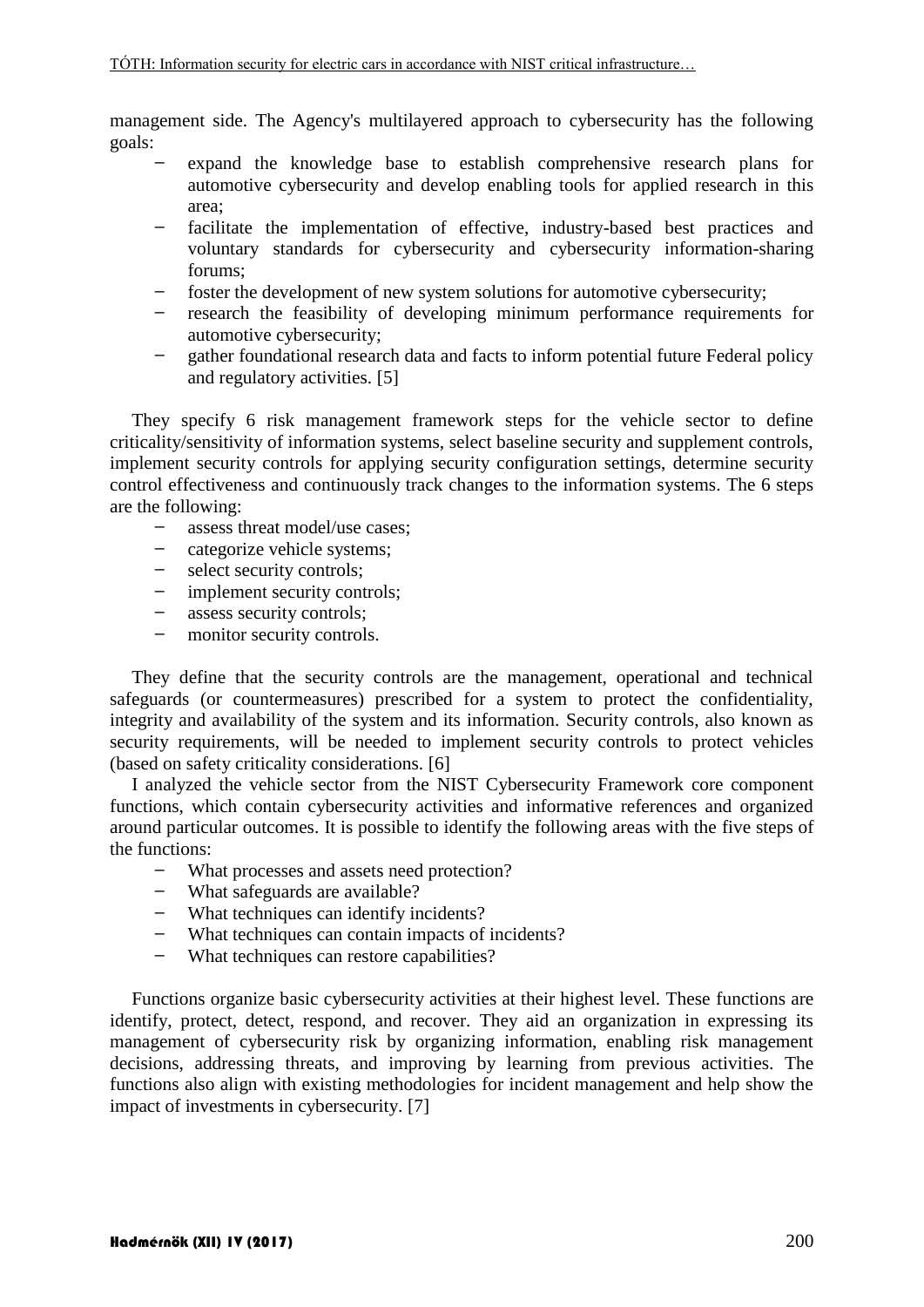

**Figure 1.** The NIST Cybersecurity Framework core component [8]

The first step, as shown on Figure 1, is to identify what processes and assets need to protect. The companies have to do an asset management, where they can find the physical devices, the internal and external information systems, the software platforms and applications, what they have to protect against a possible attack. Also very important to do a risk assessment (as it is specified in the National Institute of Standards And Technology Cybersecurity Risk Management Framework Applied to Modern Vehicles) to identify the possibly threats, the asset vulnerabilities, likelihoods and the impacts. Specific attacks are address for instance the cyber physical systems integrated in the vehicle. They depend on the vehicle and aim to measure the security of vehicle functions. Typical examples are traction control, ABS, automatic transmission. The likelihood is measured on the basis of five aspects which are:

- expertise needed by an attacker to implement the threat;
- motivation of the attacker;
- cost of the tools needed to implement the threat;
- effort needed by an attacker with specified expertise to implement the threat;
- availability of public available information (e.g. non-deep internet) describing the vulnerability.

The impact is measured on the basis of two aspects which are:

- impact on system functionality;
- impact on human beings interacting with the system.

The next step is the protection. When the threats are identified the companies can focus for the protection to minimize the possibility of occurrence. The users of the e-cars can use access control, where the main assets and associated facilities are limited just to authorized users, processes, or devices, and to authorized activities and transactions. It means that the access permission is managed, so the owner and other persons, who have the right to use the car, can set up for example a code for the access to the ECU, so without the car is unusable. More important questions are the data security and the information protection. The companies have to focus on the protection of the confidentiality, integrity and availability of information. To reach this it is needed to build up proper security policies, processes, and procedures, which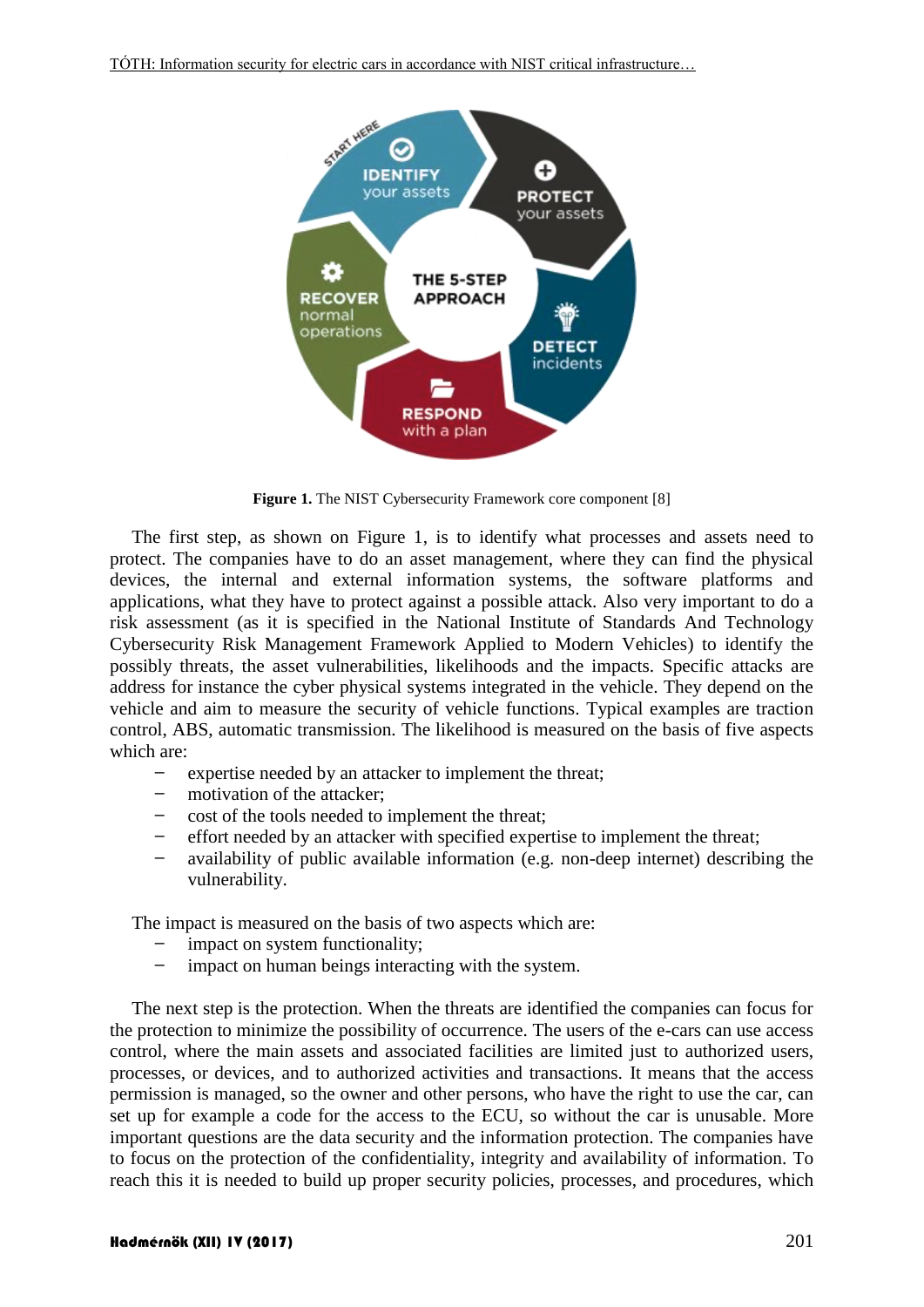are maintained and used to manage protection of information systems and assets. Protecting cars against cyber threats requires disciplines and collaborations in applying security principles at each level and layer of the system. The protection is a critical layer in the overall cybersecurity defense system of the car, because it represents the border between the vehicle's internal network and the external world.

Symantec, a security software and solution company, specifies four cornerstones for protecting e-cars:

- protecting communications: particularly any modems for in-vehicle infotainment (IVI) or in on-board diagnostics (OBD);
- protecting each module: sensors, actuators, and anything with microcontrollers (MCU), and microprocessors;
- over the air (OTA) management: from the cloud to each car;
- mitigating advanced threats: analytics in the car and in the cloud. [9]

The third step is the detection, when a well-organized and built security continuous monitoring procedures help to monitor the networks, the information systems, the physical environment and personnel activities to detect potential cybersecurity events. It also can alert when a malicious code or unauthorized mobile code is detected to enter to the ECU of the car. To reach these it is needed to monitor continuously for unauthorized personnel, connections, devices and software is performed. The problem is with the e-cars, that antivirus, firewalls (they only have software-controlled firewalls in the gateways) and anomaly detection are not yet implemented in the electric vehicle, largely because of the complexity of updating policies and software regularly and frequently. Units inside vehicles have limited resources, which are often already fully utilized by the vehicle's functions. The detection is usually solved by software, applications or authentications. One of these is the Message Authentication Code (MAC), which works in the following way: each pair of nodes has a shared secrete key, which helps the sender to compute a MAC and broadcast the message with it. Then all receivers compute also a MAC with the secret key and compare it with the receiving MAC. The e-cars use HMAC, which is more secured than [MAC,](http://whatis.techtarget.com/definition/message-authentication-code-MAC) because with it the key and the message are hashed in separate steps.



**Figure 2.** HMAC authentication [10]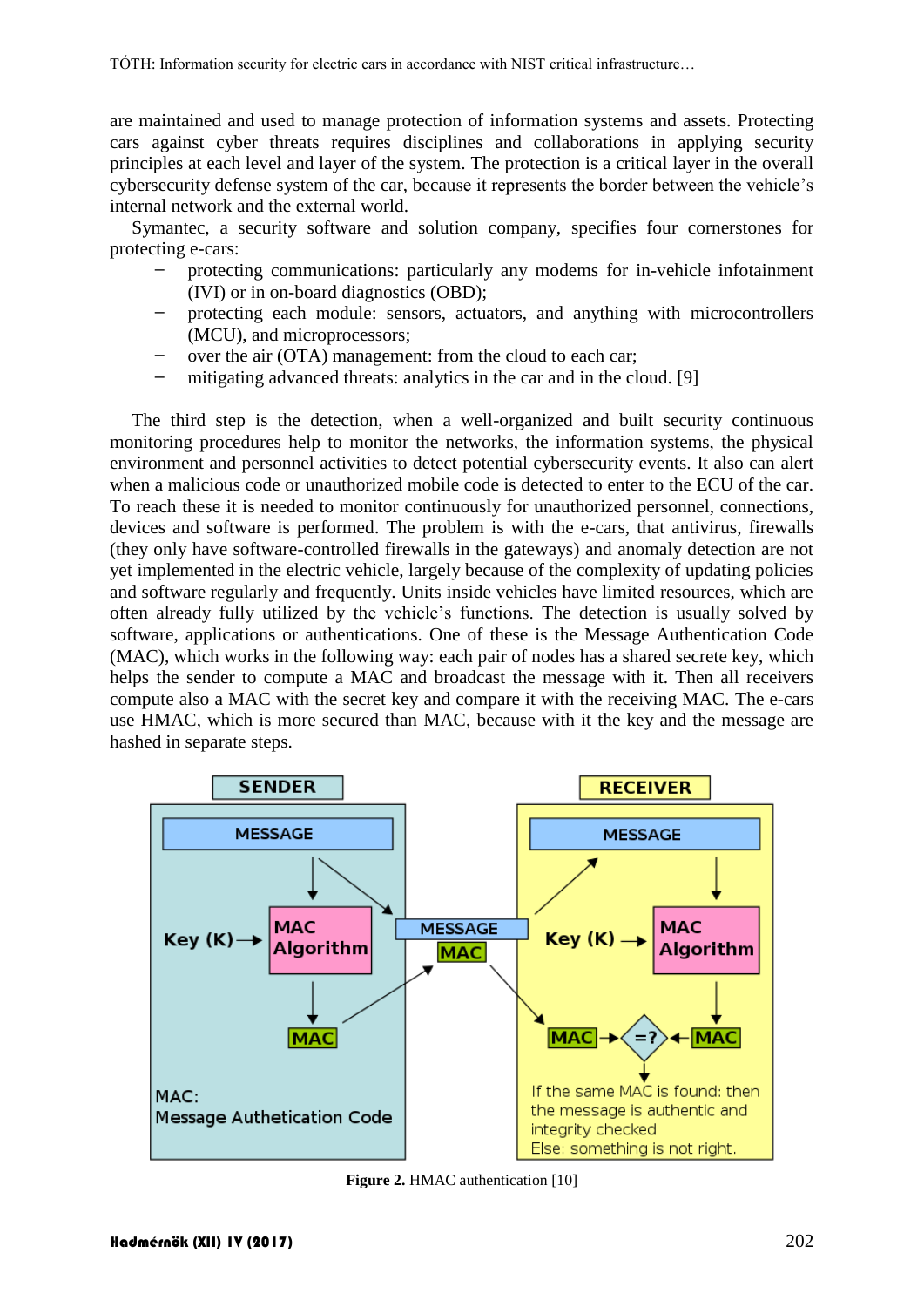As shown on Figure 2, during the HMAC process the sender sends a message with a MAC. When the monitor node receives this message, it can detect whether it has a MAC. If the received message has a MAC, the monitor node immediately starts to calculate the HMAC and validates the MAC on the message. If the same MAC found the authentication is done, the receiver receives the message. If the monitor node detects a MAC error, it will prevent the unauthorized frame by overwriting an error frame. This technique guarantees authentication of on-board communication proven to be resistant to spoofing and Man In The Middle and remote attack techniques, as network reconnaissance and information gathering with unauthorized access to information system/network.

The next step is the response processes and procedures, which are executed and maintained to ensure timely response to the detected cybersecurity events. It is needed to develop increased awareness and capabilities to establish communication protocols among automotive manufacturers, suppliers, cybersecurity researchers, and government agencies could assist industry stakeholders in coordinated efforts to address discovered vulnerabilities and enhance product security. If the detection system of the car is well-organized and setup, the incoming attacks are blocked, and the driver can not realize anything during the trip. The car stores this report with information of the attack, and it is able to share it with other cars in Vehicular Adhoc Networks (VANETs), where vehicles communicate with each other through V2V communications. Also, in VANETs, vehicles exchange data with RSUs / Infrastructure through V2I communications. With this solution the cars build up a Vehicular Cloud Computing (VCC) network with DSRC links, where RSUs act as a Gateway for the VANET to access Public Cloud. In this way the cars can share all information according the roads, traffic and executed hacker attacks, so the other cars can be prepared to reject every incoming message from the attacker. [11]

The last step is the recovery. The development of protocols for recovering from cybersecurity incidents is important for ensuring consistent approaches for making available updates to vehicles in a reliable and expeditious manner based on specific circumstances. The procedure can be a self-recovery, when the attach did not cause a huge damage in the car, and the car has an additional storage to store recovery data. For instance, when a man-in-themiddle attacker execute endless data attacks on ECUs, that have only enough space to keep the actual image of data, they can start to compare this data with the stored info. If this attacker sends an ECU random data instead of an actual image, then it is unable to boot to a working image, even though the bootloader can verify that that the random data does not match with the latest downloaded metadata. In order to solve this problem, the ECU will use the additional storage (not it's own storage), where it has enough storage to maintain not only a previous image, but also the latest downloaded image, so it can work without fail. If the damage caused so big issues that the car is not able to continue to work, it can inform the automotive manufacturers, stakeholders, suppliers or mechanics on the established communication links. They can go to the location to fix the problem, or they can try to solve it across the carcloud to update the attacked ECUs to the right version.

#### **SECURITY FRAMEWORKS TO SUPPORT E-CAR PROTECTION**

In the last few years several testing were made to analyze the security of electric cars, and to find the weakest point to strenghten the protection mechanism of the entire system against hacker attacks. One of the first and most well-known tests was when hackers killed remotely a Jeep on the highway in the US.

Examining electric cars, we conclude that typical attacks are the same as the attacks against other networks, devices or terminals. Accordingly, the attacks can be:

data theft: user's personal data, phone numbers, other contacts, bank details;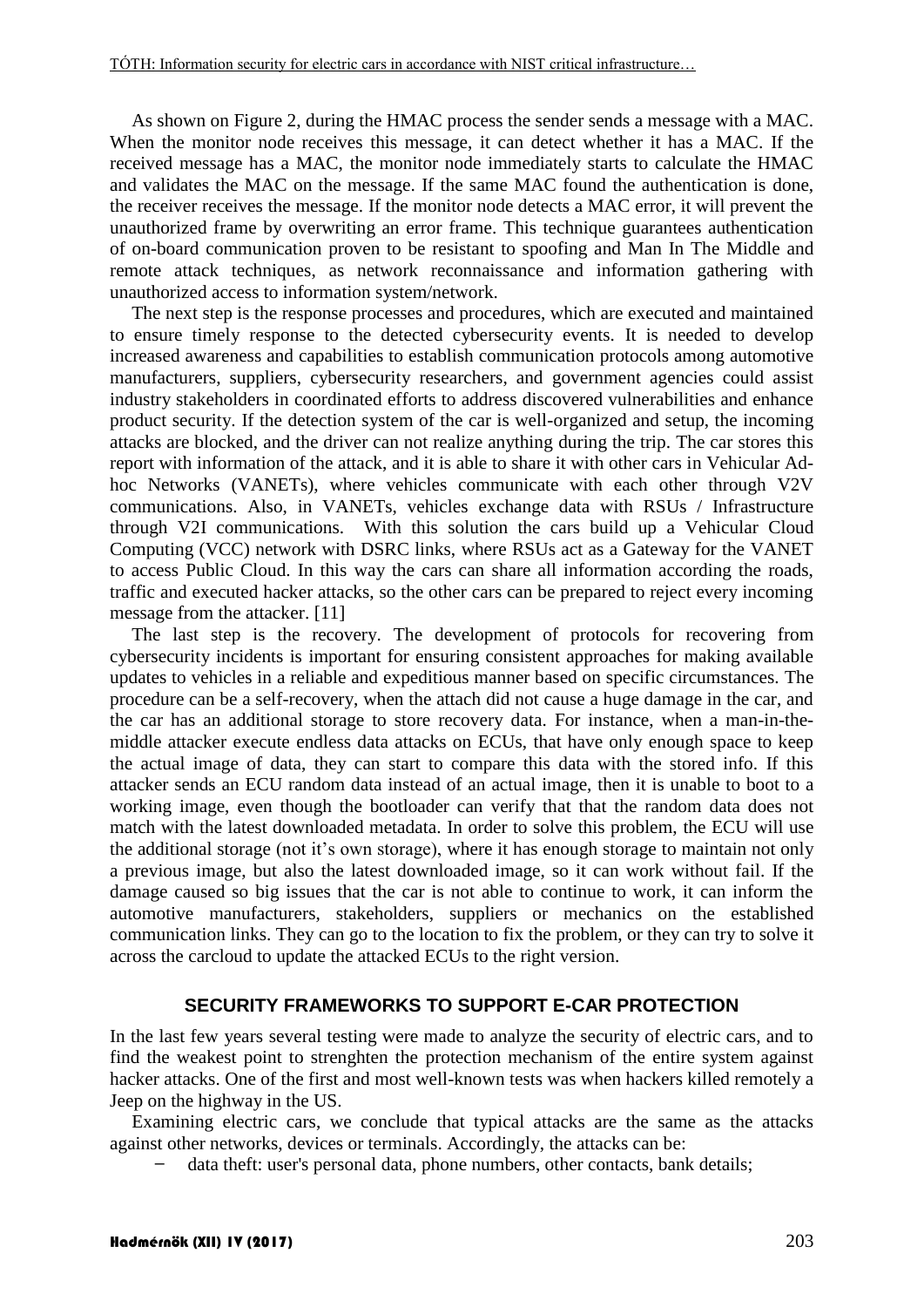- man-in-the-middle attack: uploading misleading information into the communications cloud used by cars, thus disrupting traffic;
- DDOS attack: thereby blocking the car's central computer and making it impossible to move;
- stealing location information: thereby tracking the driver's location;
- taking control over the vehicle: causing an accident, causing possibly attack against another vehicle or person;
- penetration: unauthorized access to resources, what can be included under the total control by the intruder, consequently modify the managed data, steal information, install malicious software on the hardware.

The above mentioned test was executed by two security researchers, and they have exposed the security vulnerabilities in automobiles by penetration tests. They have attacked an adjacent chip in the car's head unit, and rewriting the chip's firmware to plant their code. That rewritten firmware were able to send commands through the car's internal network (CAN bus) to its physical components like the engine and wheels. With the attack they could take the control over the vehicle from the radio and the windshield wipers through the accelerator to the engine. After the test the automotive industry has provided software update for the customers to secure vehicles against any potential vulnerability. [12]

It is one of the solutions against the cyberattacks, but it is much better when the industries focus on the defense and security solutions till the cars are still in the factory. There are a lot of different practices, techniques, guidelines and frameworks in this topic from companies, governments and standarnization organizations. Usually there are 4 specified security layers that lead to a highly secure vehicle network:

- secure interfaces: which connect the vehicle to the external world;
- secure gateway: which provides domain isolation (separating interfaces, infotainment, safety-critical systems etc.);
- secure network: that provides secure communication between control units (ECUs);
- secure processing units: that implement all the features of the connected car.



**Figure 3.** Automotive security framework [13]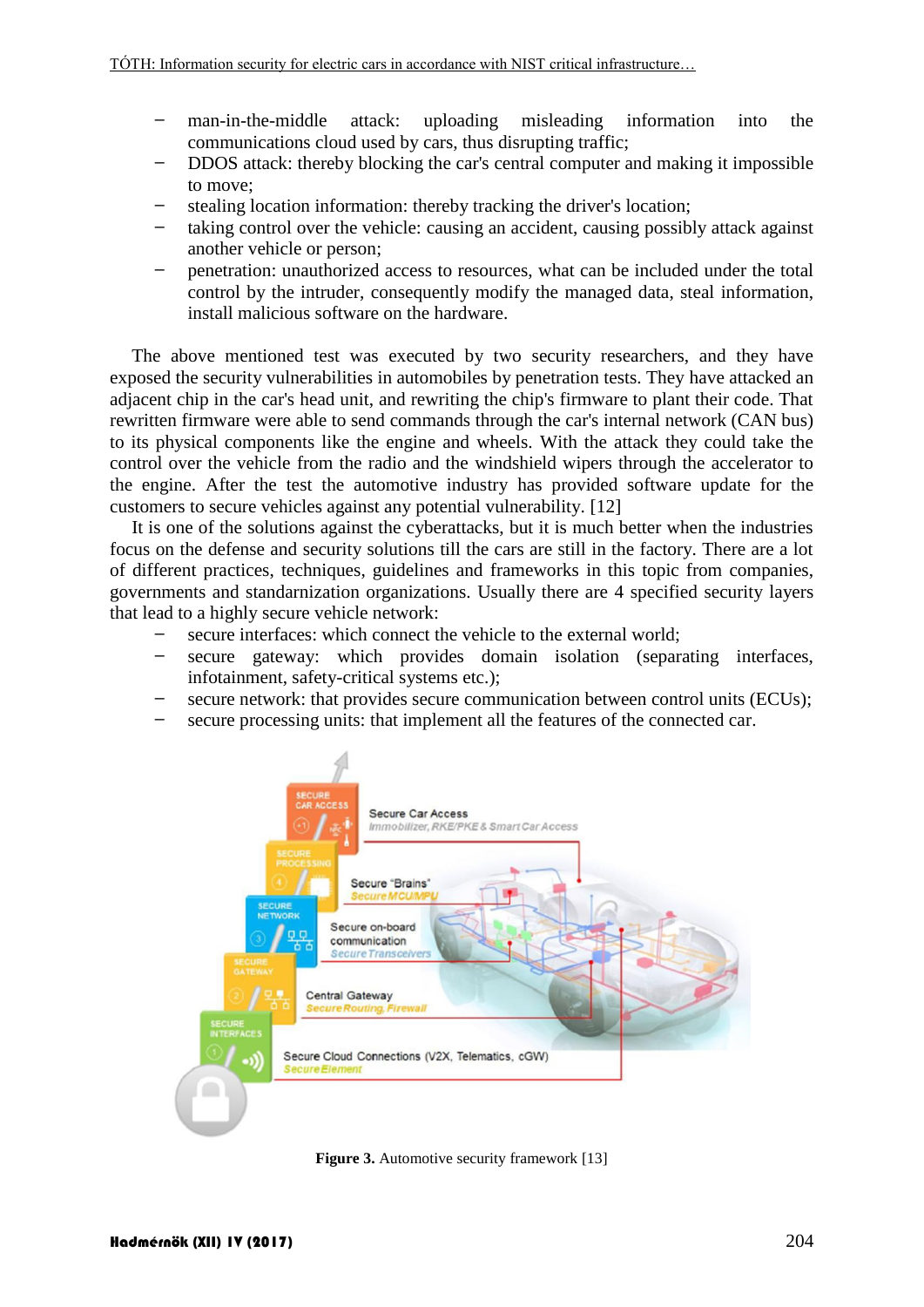There are also some organizations and individuals who informed the automotive industries that vehicle safety issues can be caused by cybersecurity issues, and offer security research community support. One of these was the I Am The Cavalry, which gave five recommendations for the industries in the Five Star Automotive Cyber Safety Framework. These recommendations are:

- Safety by Design anticipate failure and plan mitigation;
	- o does the industry have a published attestation of its secure software development lifecycle, summarizing the industry's design, development, and adversarial resilience testing programs for the industry's products and supply chain?
- Third‐Party Collaboration engage willing allies;
	- o does the industry have a published coordinated disclosure policy inviting the assistance of third‐party researchers acting in good faith?
- Evidence Capture observe and learn from failure;
	- o do the industry's vehicle systems provide tamper evident, forensically sound logging and evidence capture to facilitate safety investigations?
- Security Updates respond quickly to issues discovered;
	- o can the industry's vehicles be securely updated in a prompt and agile manner?
- Segmentation  $&$  Isolation prevent cascading failure;
	- o does the industry have a published attestation of the physical and logical isolation measures the industry has implemented to separate critical systems from non-critical systems? [14]

Examining the above issues and frameworks, and added the NIST Cybersecurity Framework, the industries can provide a well-secured network and information system to their vehicles. With a well-developed secure software development lifecycle and management, the entire system can be protected against external attacks.

#### **CONCLUSION**

The information of the e-cars and their owners are always shared among elements of the connected vehicle systems, and unfortunately it is vital, that as a user we always know who we're talking to and can be sure, that any information send or received is legitimate. The vehicle, as a member of the Internet of Things (IoT), needs to be able to authenticate itself in order to achieve accountability and so does everything in its environment. This is the only way updates, protection of intellectual property, driver identification, etc. can be carried out securely. Every vehicle owner wants to be sure, that only the online updates that he or she has tested and provided are accepted by the vehicle, and that only eligible vehicles receive updates or upgrades.

To reach this security goal the automotive industries can use the NIST Cybersecurity Framework core component functions to be sure that the information security is considered throughout the complete lifecycle of the vehicles, from the earliest stages right through to decommissioning. So they can be sure, that they protect all the necessary processes and assets, the mandatory safeguards are available, and they have all the compulsory techniques to identify incidents, contain impacts of incidents and restore capabilities.